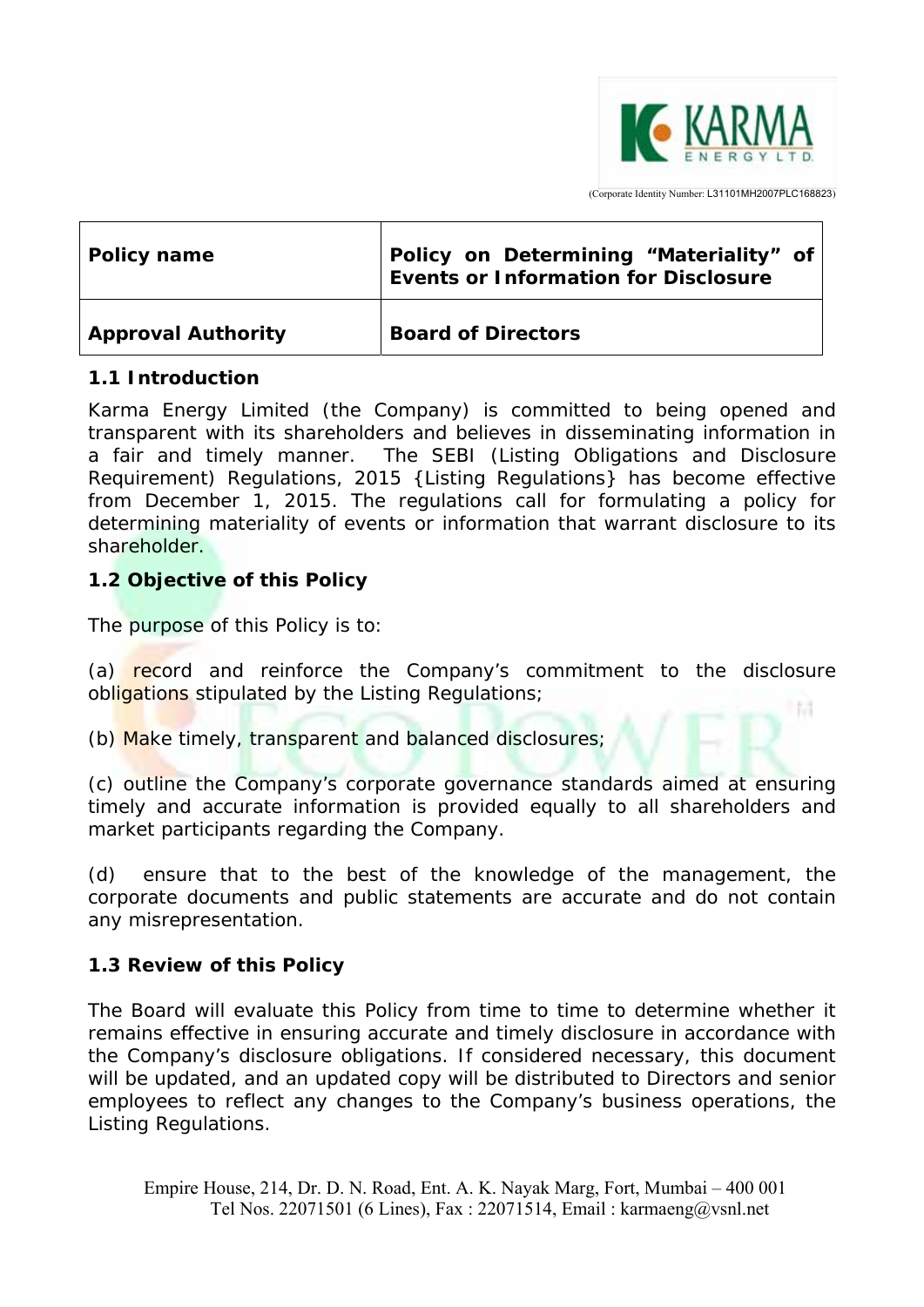

-: 2 :-

### **2. Disclosure**

# **2.1 Disclosure Obligation**

Under Listing Regulations the Company is required to notify Stock Exchange as well as upload the information on their website immediately it becomes aware of any information concerning the Company that a reasonable person would expect to have a material effect on the price or value of the Company's securities.

The Company must not release such information to any other person until it has given the information to Stock Exchanges.

If any material information disclosed to the market becomes incorrect, the Company must release an announcement correcting or updating the information.

# **2.2 Materiality Assessment**

Materiality will have to be determined on a case to case basis depending on the facts and the circumstances in respect of an event or information.

An event or an information to be regarded as material if there is a likelihood that a reasonable investor make consider such event or information to be important in making his / her decision to buy or sell or hold a security or such event or information may have significant effect on the market price of the security of the company. The material aspect of information or an event could be positive or negative and accordingly would have its effect.

Guidance to be had to SEBI circular of 09.09.2015 as amended from time to time in the matter of type of information in respect of an event that has to be reported.

To determine whether information is material and therefore should be reported for disclosure, the Board has adopted a Materiality Guidelines.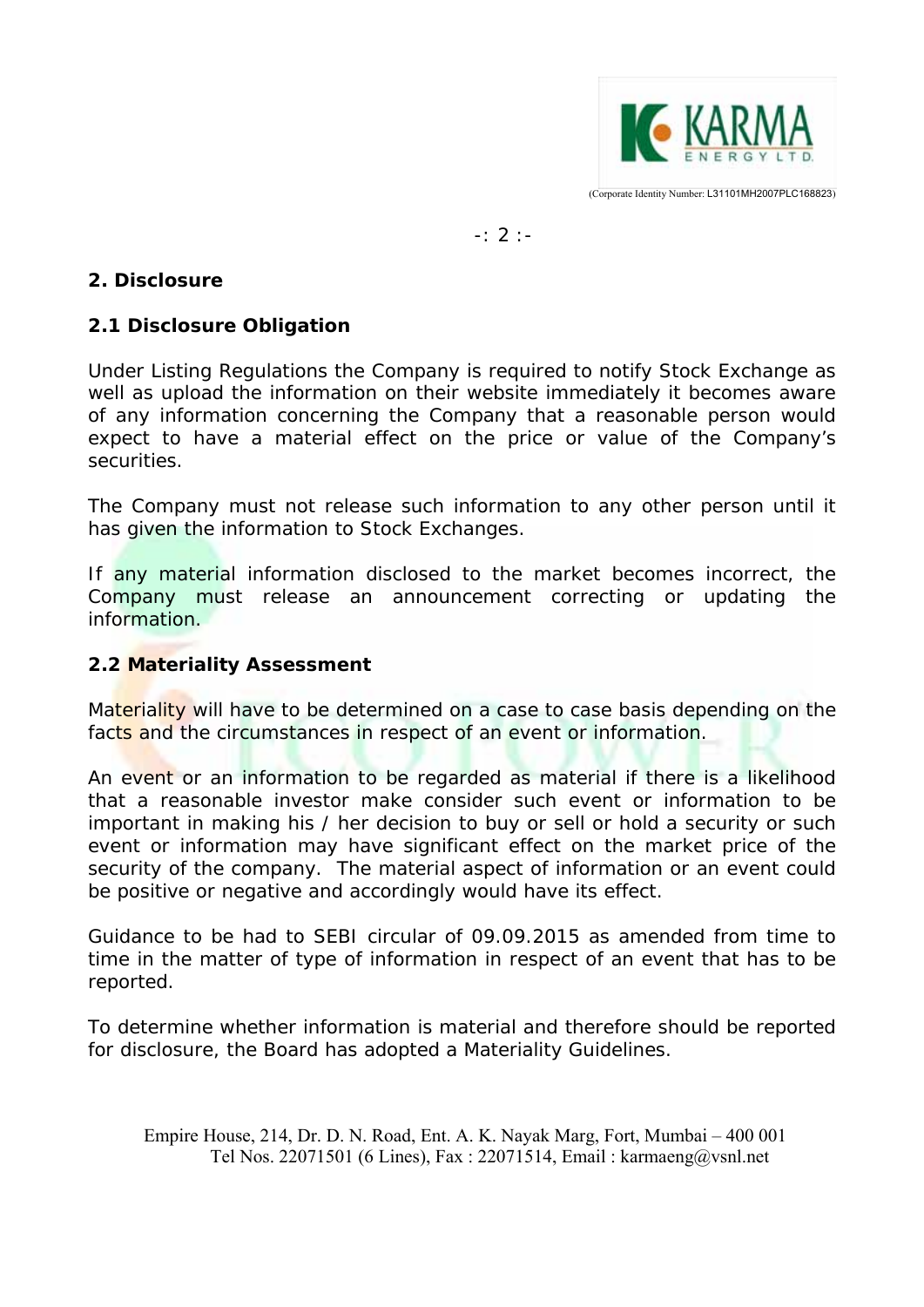

#### $-$ : 3 :  $-$

#### Empire House, 214, Dr. D. N. Road, Ent. A. K. Nayak Marg, Fort, Mumbai – 400 001 Tel Nos. 22071501 (6 Lines), Fax : 22071514, Email : karmaeng@vsnl.net

a matter is material needs to be considered from both a quantitative viewpoint (such as a claim for more than a specified amount) and a qualitative viewpoint (such as if it could adversely affect the reputation of the Company).

Matters which a reporting officer considers to be material having regard to the Materiality Guidelines should be immediately reported to the Company Secretary and MD/CEO.

If there is any doubt as to whether a matter is material then the reporting officer should nevertheless immediately notify it to the Company Secretary, or in his absence, the MD/CEO, for further consideration. The Company Secretary shall immediately take up the matter with MD / CEO / Vice Chairman / Chairman for confirming the materiality of the event or information and reporting to the Board and disclosure thereof.

The Company will ensure that all price sensitive information is released to the market on a timely basis, notwithstanding whether such information has a positive or negative sentiment.

An illustrative list of information which can have material impact on the market price of the securities of the company segregating into matters which need disclosure without the need for ascertaining" materiality" – Part A of the Annexure and matters where in disclosure is as per "materiality criteria" – Part B of the Annexure as per this policy is attached as **Annexure**.

Though whether an event or information is material or not is required to be assessed on case to case basis, a broad criteria for reporting an event or information is

i) Consideration involved in respect of matters in the nature of assets or liabilities exceeding 20% of networth or 20% of total revenue whichever is higher of the company as per the last audited accounts.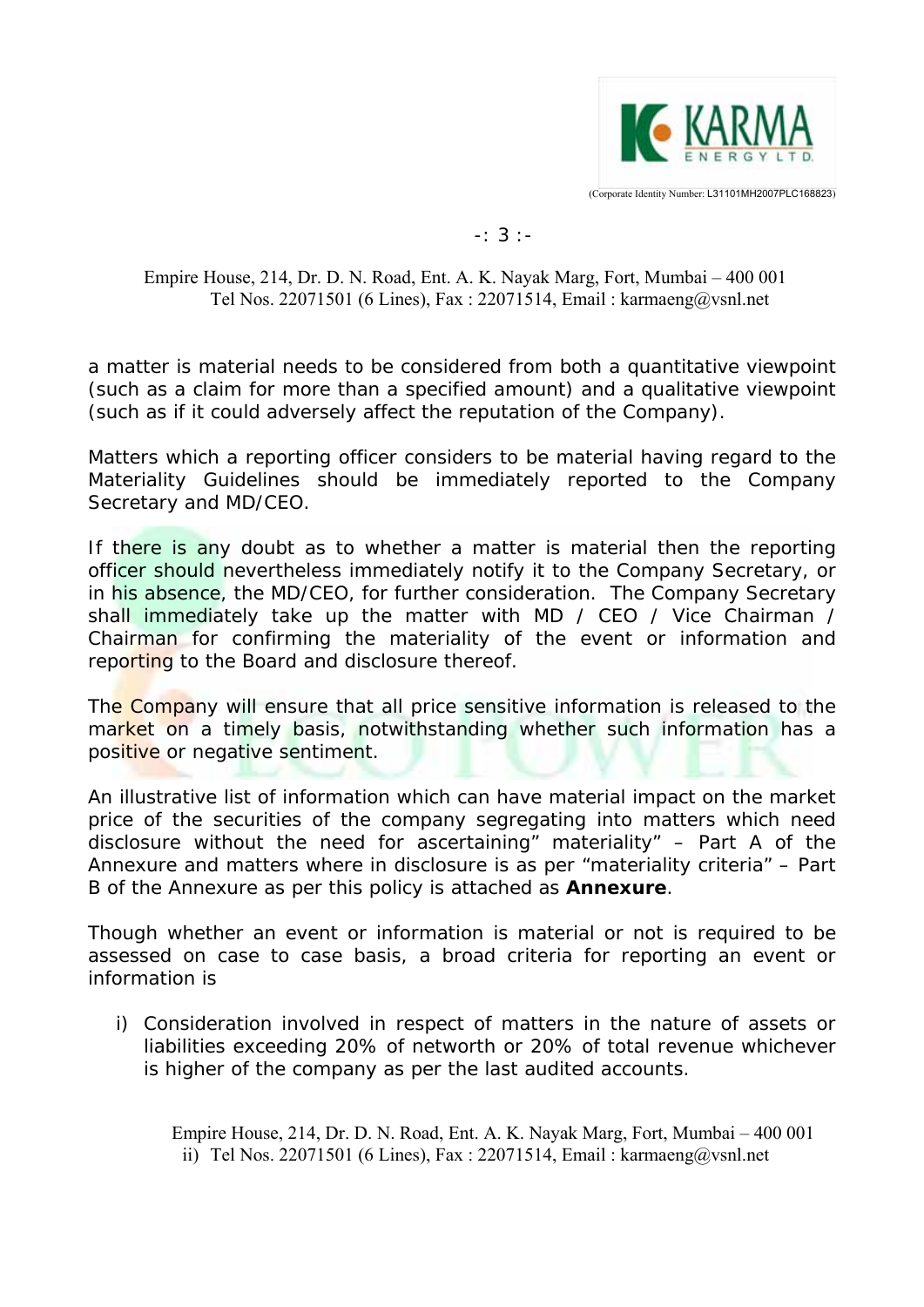

-: 4 :-

ii) Consideration involved in respect of matters in the nature of revenue or expenses exceeding 20% of networth or 20% of total revenue whichever is higher of the company as per the last audited accounts.

## **2.3 Disclosure Responsibilities**

The Company has determined that any two of Chairman, Vice Chairman and MD/CEO, will be jointly responsible for the implementation and operation of this Policy and the Company Secretary shall co-ordinate on the matter. The MD/CEO and the Company Secretary shall report to the Board on significant disclosure issues.

The Chairman / Vice Chairman and MD/CEOs, disclosure responsibilities and implemented through the Company Secretary under this policy include:

- (a) managing the Company's compliance with its disclosure obligations
- (b) determining the appropriate time at which the disclosures are to be made to the stock exchanges
- (c) receiving and reviewing information from reporting officers and where required signoffs by Competent Persons for the purposes of the determining materiality after consulting with the Chairman and Directors, if disclosure is required;
- (d) implementing reporting processes and controls; and
- (e) ensuring that the Board is kept fully informed of significant disclosure issues to enable the Chairman and Directors to contribute to disclosure determinations and ensure they are promptly advised of all information disclosed to the market.

# **2.4 Reporting**

Reporting officers should immediately report all material information to the MD/CEO and / or Company Secretary.

It is important that the report contains sufficient details to allow the MD/CEO, Vice Chairman and Chairman to form a view as to whether the information is material and to prepare the appropriate form of disclosure, if necessary through the Company Secretary.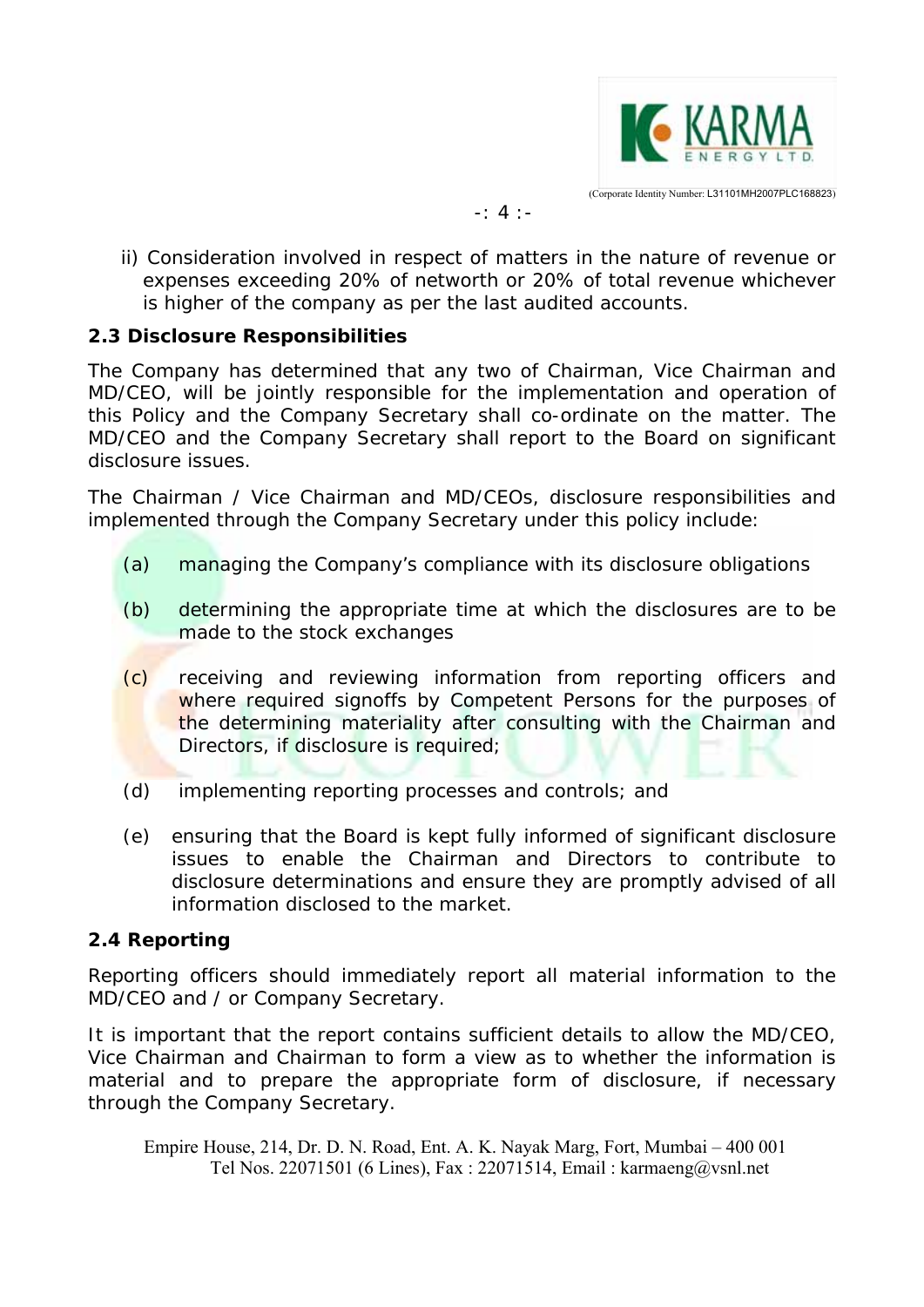

-: 5 :-

#### **3. Corporate governance standards**

### **3.1 Disclosable Information on Website**

All information released to Stock Exchanges will be posted on the Company's website as soon as practicable. The Company's website address is: www.karmaenergy.co

# **3.2 Authorized Spokespersons**

The Company will also nominate specific representatives who are permitted to communicate with external parties including shareholders, analysts and the market. These representatives are known as the "Authorized Spokespersons".

The Authorized Spokespersons of the Company are:

- (a) the Chairman of the Board;
- (b) the Vice Chairman of the Board;
- (c) the MD/CEO;

The Company Secretary shall co-ordinate the determination of materiality of an event or information and on approval by any 2 of Chairman, Vice Chairman and MD / CEO arrange for disclosure to Stock Exchanges. l M

Other Directors and executives should refrain from commenting to any party unless specifically authorized to do so by the Board, the Chairman / Vice Chairman or the MD / CEO.

# **3.3 Rumours and Market Speculation**

Rumours and market speculation, whether substantiated or not, have the potential to adversely impact the Company. The Company's general policy is not to comment on rumours or market speculation.

However, it may be necessary to issue a statement in specific circumstances where:

- (a) the Company considers it has an obligation to make a statement on a particular matter,
- (b) the market moves in a way that appears to be referrable to the comment or speculation and a statement in response has not previously been made, or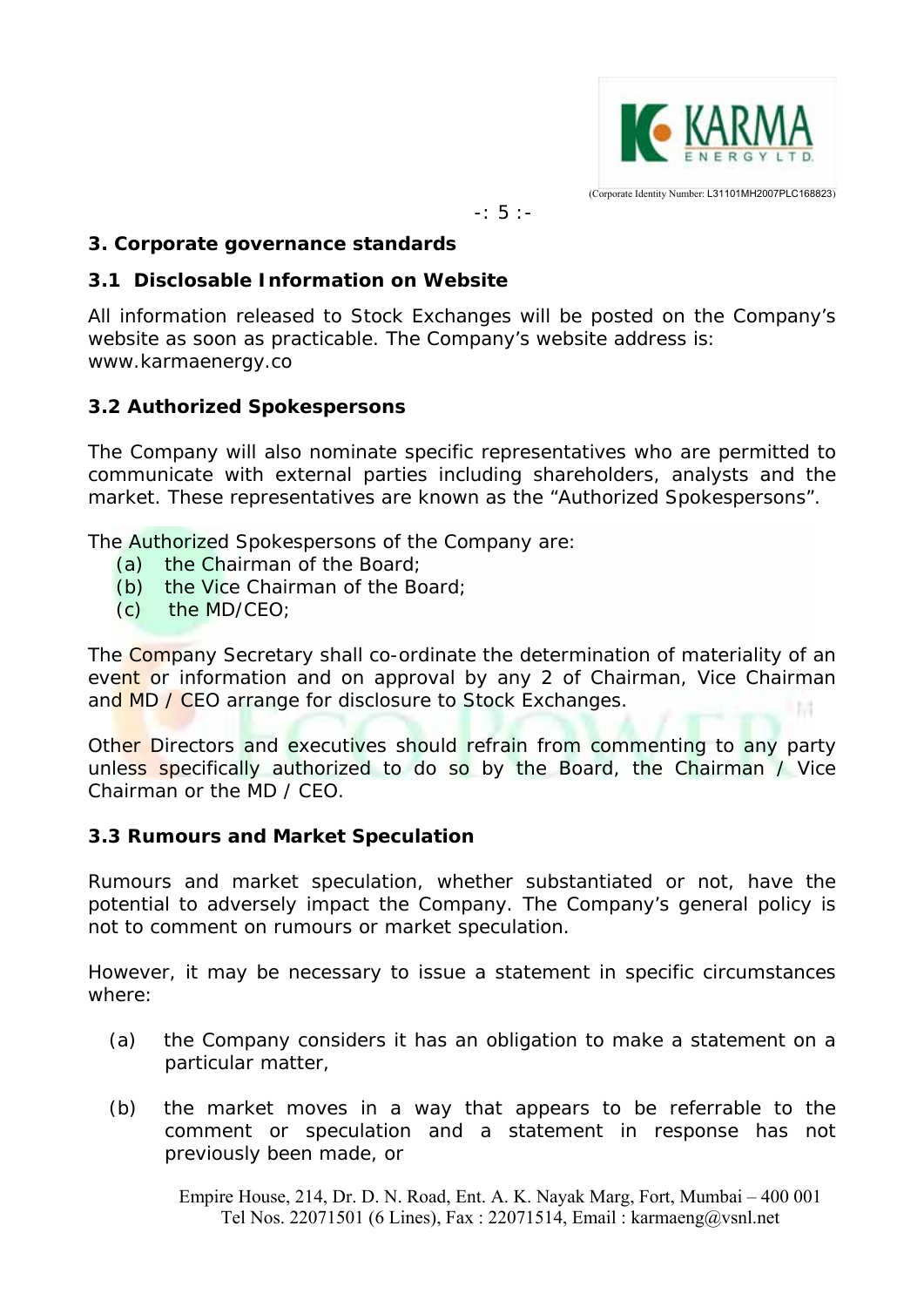

(c) in response to a formal request for information by Stock Exchanges. Where there are market rumours or leaks, the Chairman and MD/CEO will consider these immediately and after consideration of all the circumstances and will decide on a course of action. If necessary, legal advice will be obtained to ensure that the response is appropriate.

#### **4. Other Provisions**

## **4.1 Accountabilities and Responsibilities**

The Chairman, Vice Chairman and MD/CEO are responsible for applying this Policy and ensuring that it is communicated throughout the Company and its subsidiaries directly or through the Company Secretary.

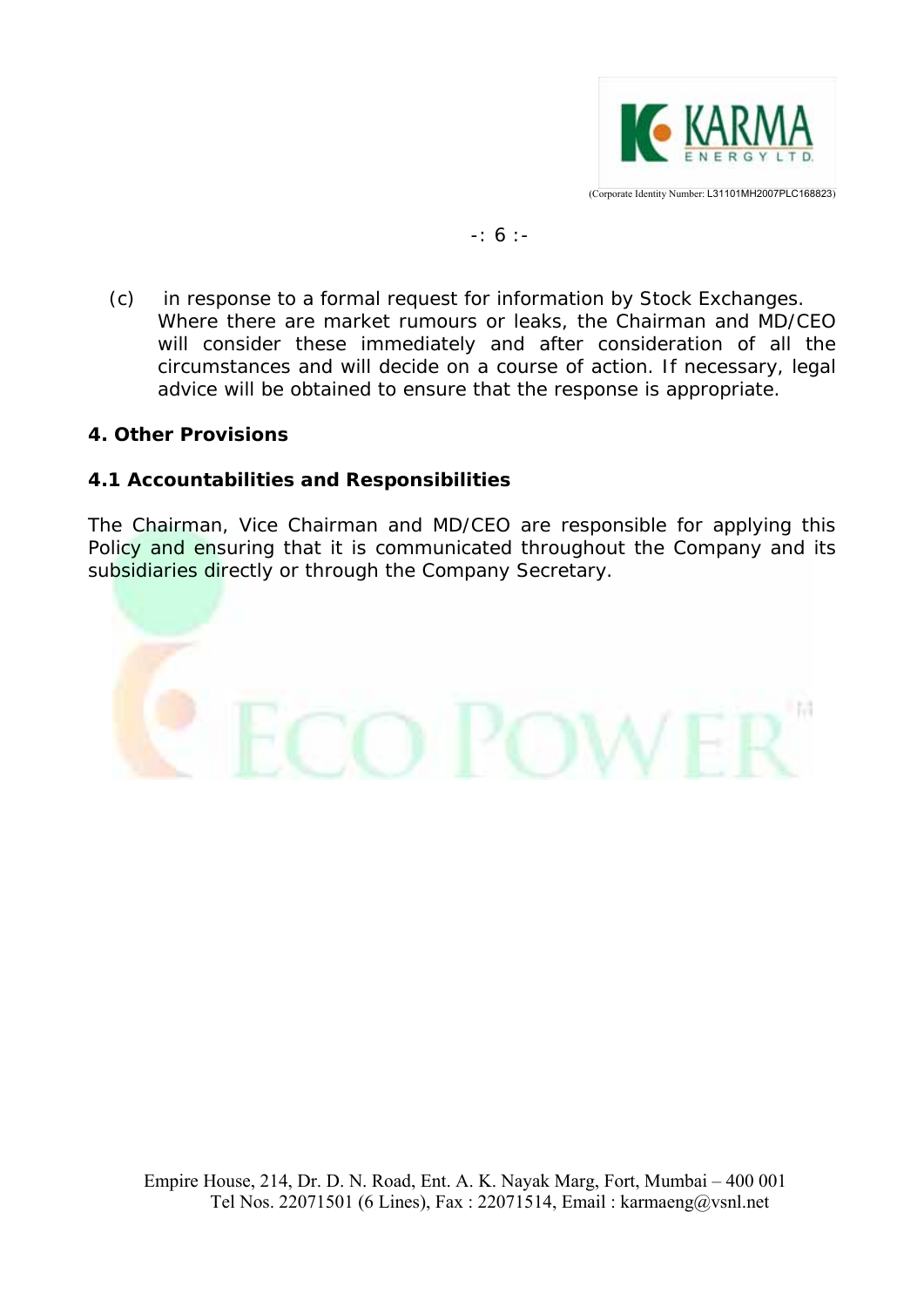

#### -: 7 :-

**Annexure to Policy on Determining "Materiality" of Events or Information for Disclosure:** 

- **A. Events which shall be disclosed without any application of the guidelines for materiality as specified in sub-regulation (4) of regulation (30):** 
	- 1. Acquisition(s) (including agreement to acquire), Scheme of Arrangement (amalgamation/ merger/ demerger/restructuring), or sale or disposal of any unit(s), division(s) or subsidiary of the listed entity or any other restructuring.

Explanation.- For the purpose of this sub-para, the word 'acquisition' shall mean,-

- (i) acquiring control, whether directly or indirectly; or,
- (ii) acquiring or agreeing to acquire shares or voting rights in, a company, whether directly or indirectly, such that –
- (a) the listed entity holds shares or voting rights aggregating to five per cent or more of the shares or voting rights in the said company, or;
- (b) there has been a change in holding from the last disclosure made under sub-clause (a) of clause (ii) of the Explanation to this subpara and such change exceeds two per cent of the total shareholding or voting rights in the said company.
- 2. Issuance or forfeiture of securities, split or consolidation of shares, buyback of securities, any restriction on transferability of securities or alteration in terms or structure of existing securities including forfeiture, reissue of forfeited securities, alteration of calls, redemption of securities etc.
- 3. Revision in Rating(s).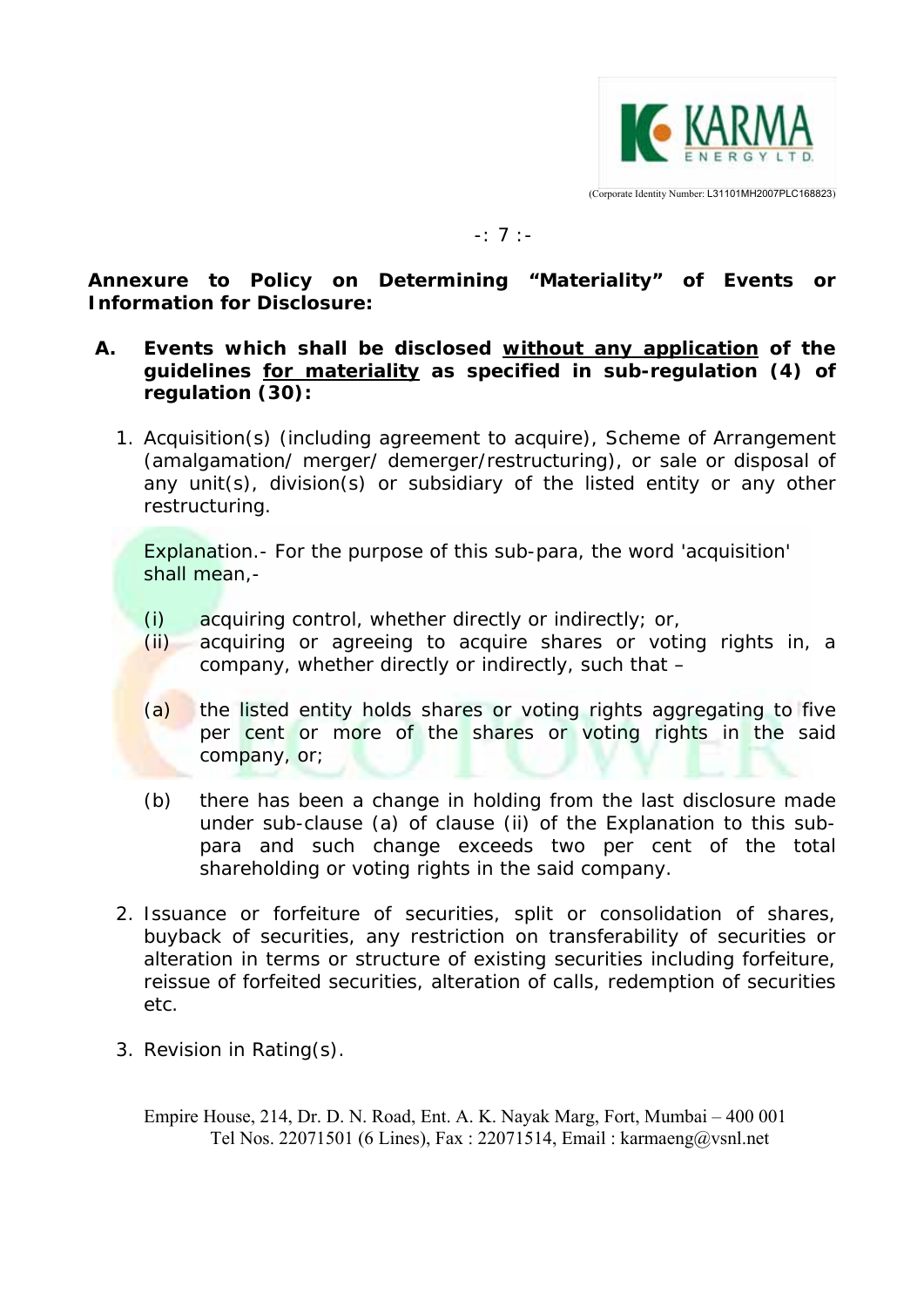

 $-8$   $-$ 

- 4. Outcome of Meetings of the board of directors: The listed entity shall disclose to the Exchange(s), within 30 minutes of the closure of the meeting, held to consider the following:
	- a) dividends and/or cash bonuses recommended or declared or the decision to pass any dividend and the date on which dividend shall be paid/dispatched;
	- b) any cancellation of dividend with reasons thereof;
	- c) the decision on buyback of securities;
	- d) the decision with respect to fund raising proposed to be undertaken
	- e) increase in capital by issue of bonus shares through capitalization including the date on which such bonus shares shall be credited/dispatched;
	- f) reissue of forfeited shares or securities, or the issue of shares or securities held in reserve for future issue or the creation in any form or manner of new shares or securities or any other rights, privileges or benefits to subscribe to;
	- g) short particulars of any other alterations of capital, including calls;
	- h) financial results;
	- i) decision on voluntary delisting by the listed entity from stock exchange(s).
- 5. Agreements (viz. shareholder agreement(s), joint venture agreement(s), family settlement agreement(s) (to the extent that it impacts management and control of the listed entity), agreement(s)/treaty(ies)/contract(s) with media companies) which are binding and not in normal course of business, revision(s) or amendment(s) and termination(s) thereof.
- 6. Fraud/defaults by promoter or key managerial personnel or by listed entity or arrest of key managerial personnel or promoter.
- 7. Change in directors, key managerial personnel (Managing Director, Chief Executive Officer, Chief Financial Officer, Company Secretary etc.), Auditor and Compliance Officer.
- 8. Appointment or discontinuation of share transfer agent.
- 9. Corporate debt restructuring.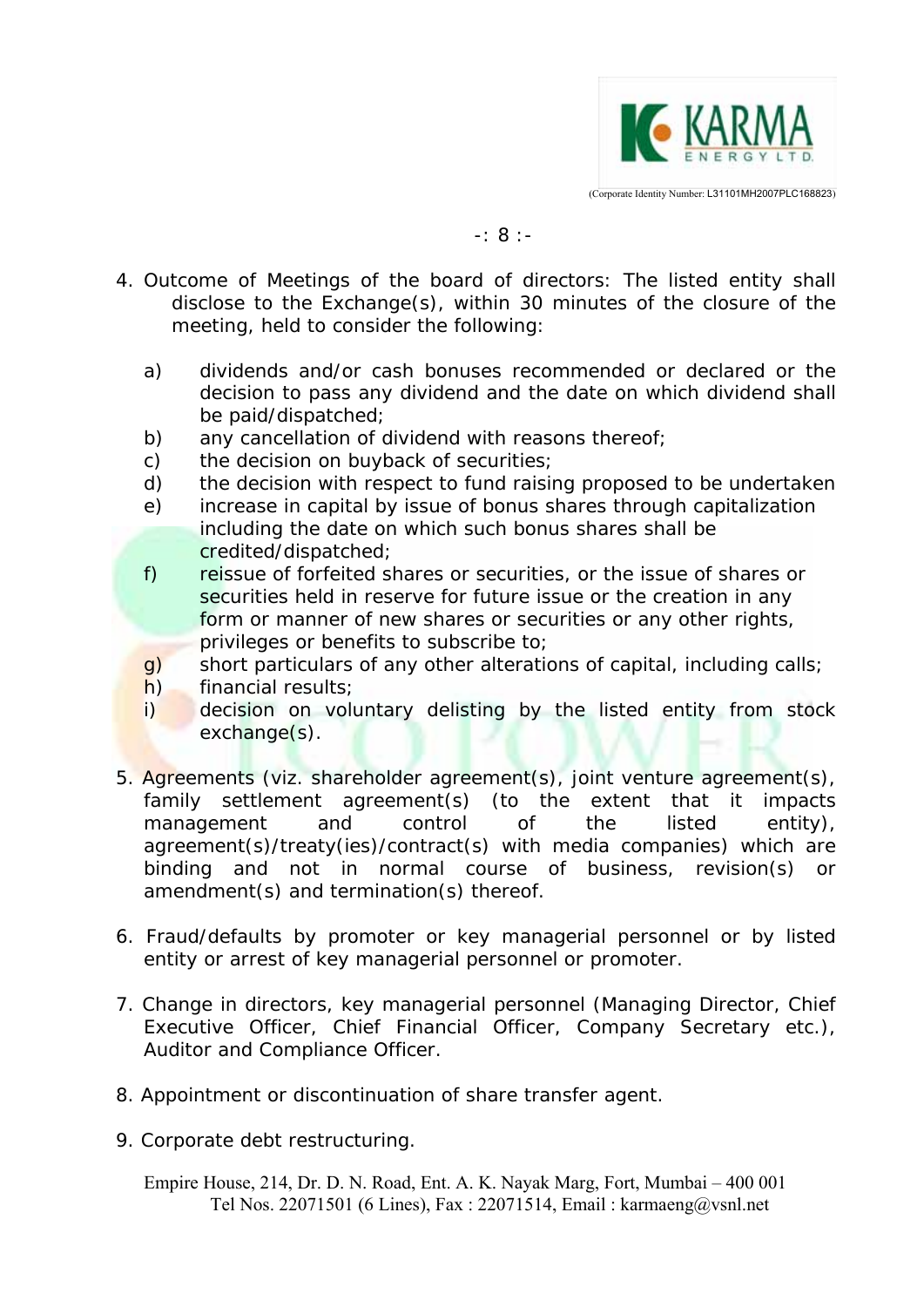

-: 9 :-

10.One time settlement with a bank.

- 11.Reference to BIFR and winding-up petition filed by any party / creditors.
- 12.Issuance of Notices, call letters, resolutions and circulars sent to shareholders, debenture holders or creditors or any class of them or advertised in the media by the listed entity.
- 13.Proceedings of Annual and extraordinary general meetings of the listed entity.
- 14.Amendments to memorandum and articles of association of listed entity, in brief.
- 15.Schedule of Analyst or institutional investor meet and presentations on financial results made by the listed entity to analysts or institutional investors;
- **B. Events which shall be disclosed upon application of the guidelines for "materiality" referred sub-regulation (4) of regulation (30):** 
	- 1. Commencement or any postponement in the date of commencement of commercial production or commercial operations of any unit/division.
	- 2. Change in the general character or nature of business brought about by arrangements for strategic, technical, manufacturing, or marketing tie-up, adoption of new lines of business or closure of operations of any unit/division (entirety or piecemeal).
	- 3. Capacity addition or product launch.
	- 4. Awarding, bagging/ receiving, amendment or termination of awarded/bagged orders/contracts not in the normal course of business.
	- 5. Agreements (viz. loan agreement(s) (as a borrower) or any other agreement(s) which are binding and not in normal course of business) and revision(s) or amendment(s) or termination(s) thereof.